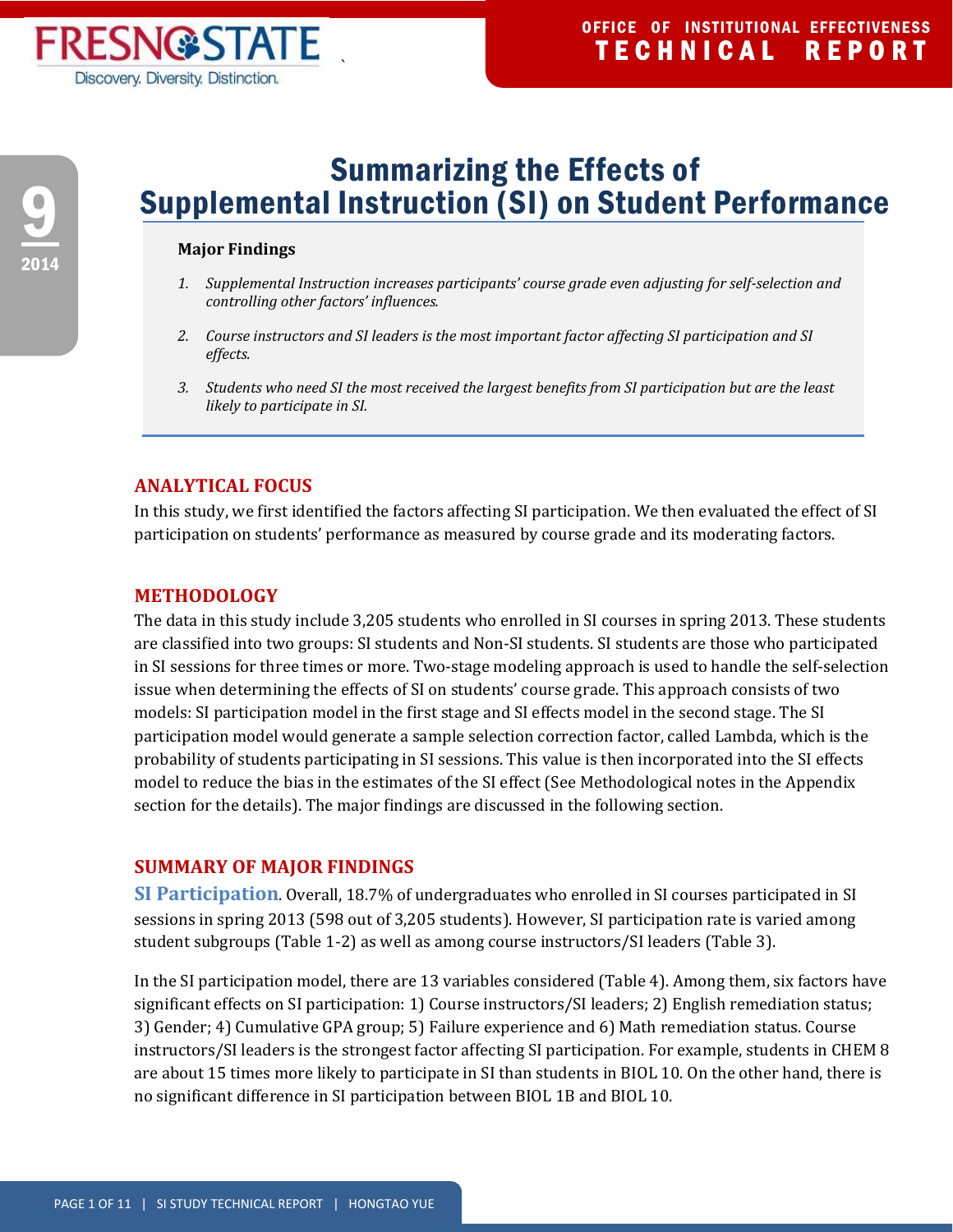

It was found that students who require English remediation are 1.95 times more likely to participate in SI than students who do not require English remediation. Students who require Math remediation are 1.29 times more likely to participate in SI than those who do not. Interestingly, female students are 1.66 times more likely to participate in SI than male students.

Also of particular interest is the finding that a significantly positive relationship between cumulative GPA group and SI participation is evident. That is to say, students who have higher cumulative GPA are more likely to participate in SI than students with a lower GPA. Compared to students whose cumulative GPA is below 2.0, students whose cumulative GPA is 3.0 or higher are 2 times more likely to participate in SI. Moreover, students whose cumulative GPA is 2.0 to 2.99 are 1.19 times are more likely to participate in SI. In addition, students who had failure experience in the previous courses are 0.74 times less likely to participate in SI than students who did not have a course failure experience. The above finding suggests that students who need SI the most are the least likely to participate in SI.

**SI Effects on Students' Performance**. Overall, SI students' average course grade is 0.54 higher than Non-SI students. However, the performance differences are varied among student subgroups (Table 1-2) as well as among course instructors/SI leaders (Table 3).

Based on results from the SI effect model (Table 6-7), SI participation is a significant factor affecting students' course grade. Put simply, SI participation increases course grades by 0.91 points when adjusting for self-selection and controlling the influence of other factors.

Course instructors/SI leaders and Gender are two additional factors of significance moderating SI effects on students' course grade. The course instructors/SI leaders factor is the strongest. In 11 out of 15 courses, SI participation significantly increases the course grade by 0.75 in BIOL 1A to 1.89 in CHEM 8. On the other hand, SI participation has no significant effect on course grade in the other four courses (CRIM 50, ECON 40, MATH 75 and PHYS 4A), all of which were taught by the instructors who did not have previous SI experience.

SI effects are also moderated by Gender. For female students, SI participation significantly increases course grades by 0.79 points, while for male students the increase is 1.03 points.

The effects of SI participation on students' course grade are different among three cumulative GPA groups even though cumulative GPA group is not a significant factor affecting SI effects. SI participation is found to significantly increase course grades by 1.16 points for students with cumulative GPA below 2.0, by 0.75 for students with cumulative GPA of 2.0-2.99, and by 0.82 for students with cumulative GPA of 3.0 or higher, which suggests that students who need SI the most received the largest benefit from SI participation.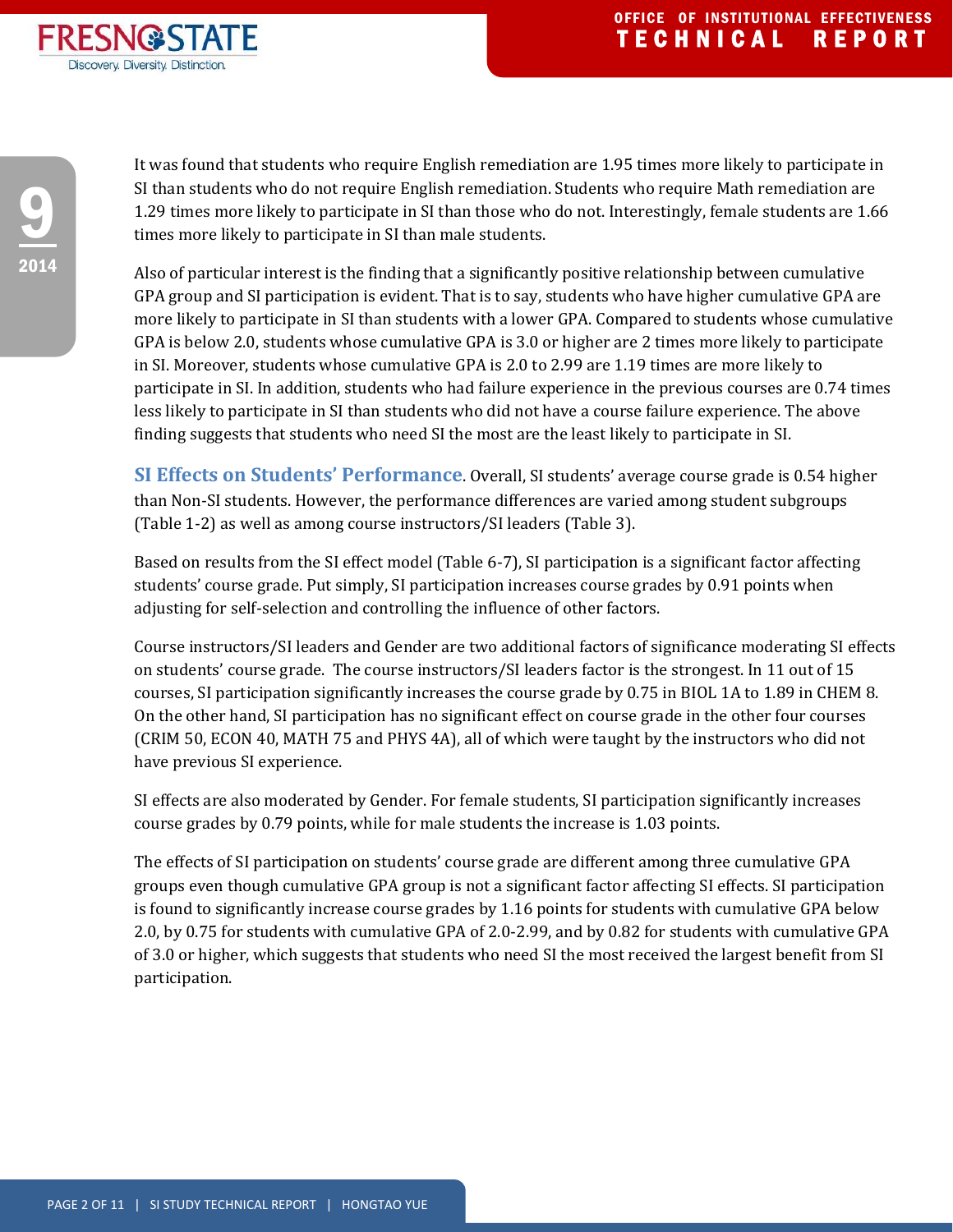

## **CONCLUDING REMARKS**

Descriptively, SI students' average course grade is 0.54 higher than Non-SI students. When adjusting for self-selection and controlling the influence of other factors, the effect of SI participation gets even larger. SI participation significantly increases course grade by 0.91 points.

There are wide variations in SI participation and SI effect among course instructors/SI leaders. Course instructors and SI leaders is the most important factor affecting SI participation and SI effects, which is confirmed by two statistical models. The results show that courses taught by the instructors who have had previous SI experience tend to have higher SI participation rates and larger SI effects than the courses taught by the instructors who are the first timers for SI (Table 3). This would suggest student performance improvement could be achieved by involving more instructors in SI as well as involving more SI leader interactive help with students.

Students whose cumulative GPA is below 2.0 in the beginning of Spring 2013 are less likely to participate in SI but received the larger increase in course grade from SI participation than other students. This finding needs more exploratory study.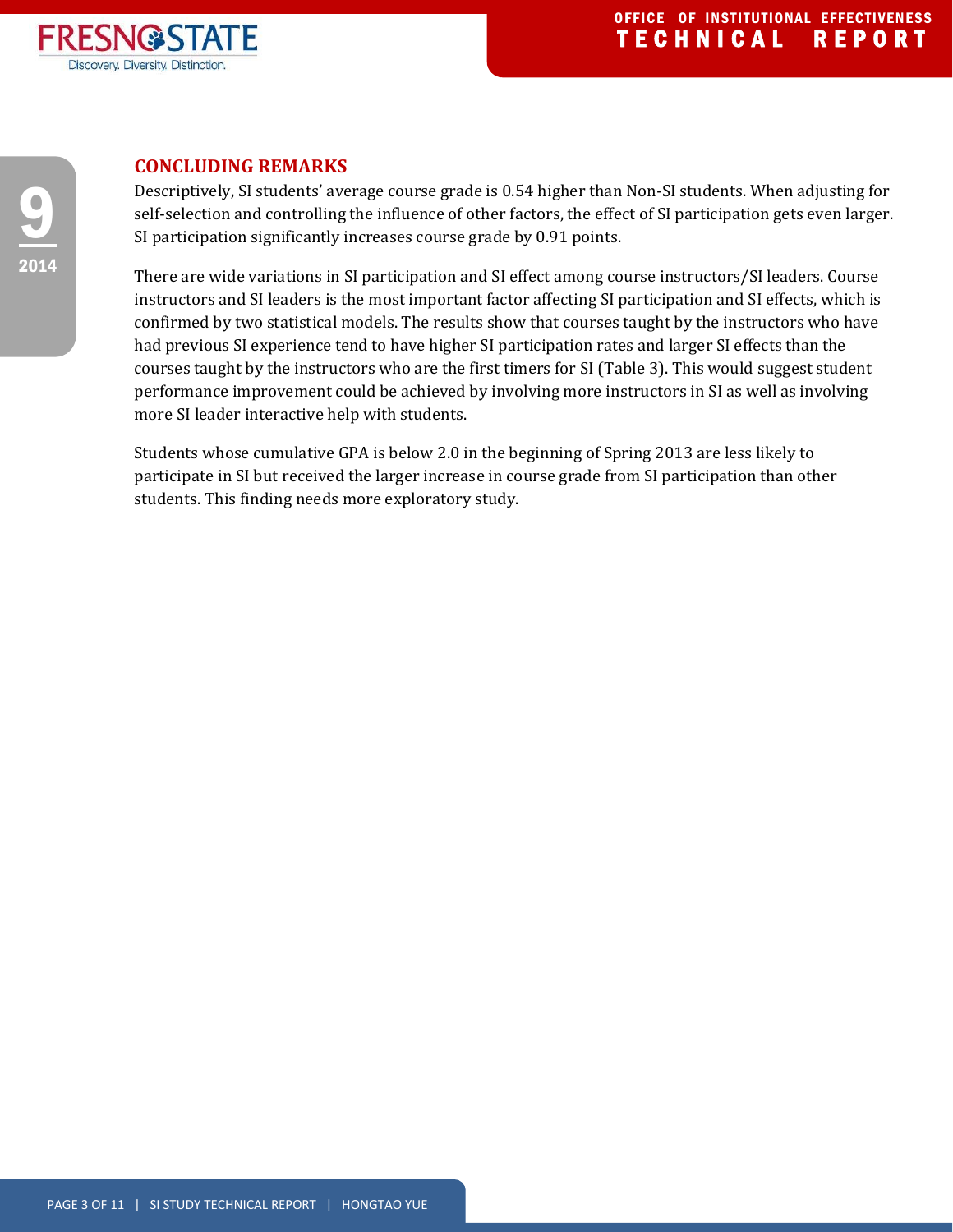

9

2014

## **TABLE 1**

## **SI Participation and Performance by Students' Demographics and Academic Preparation Characteristics**

|                                      |        |                |                |                     | Course performance   |      |                               |        | Overall performance |      |                                    |        |                         |                           |                     |                                      |
|--------------------------------------|--------|----------------|----------------|---------------------|----------------------|------|-------------------------------|--------|---------------------|------|------------------------------------|--------|-------------------------|---------------------------|---------------------|--------------------------------------|
| Student group                        |        | Headcount      |                | SI<br>participation | Avg. Course<br>Grade |      | <b>Course Passing</b><br>Rate |        | Avg. Term<br>GPA    |      | Next Term<br><b>Retention Rate</b> |        |                         |                           |                     | Performance Difference (SI - Non-SI) |
|                                      | Non-SI | SI             | Total          | rate                | Non-SI               | SI   | Non-SI                        | SI     | Non-SI              | SI   | Non-SI                             | SI     | Avg.<br>Course<br>Grade | Course<br>Passing<br>Rate | Avg.<br>Term<br>GPA | Next Term<br><b>Retention Rate</b>   |
| <b>Grand Total</b>                   | 2,607  | 598            | 3,205          | 18.7%               | 2.07                 | 2.61 | 64.4%                         | 80.4%  | 2.46                | 2.99 | 85.1%                              | 89.8%  | 0.54                    | 16.0%                     | 0.53                | 4.7%                                 |
| Gender                               |        |                |                |                     |                      |      |                               |        |                     |      |                                    |        |                         |                           |                     |                                      |
| Female                               | 1,476  | 406            | 1,882          | 21.6%               | 2.05                 | 2.56 | 63.9%                         | 79.1%  | 2.50                | 3.00 | 87.3%                              | 88.4%  | 0.52                    | 15.2%                     | 0.50                | 1.1%                                 |
| Male                                 | 1,131  | 192            | 1,323          | 14.5%               | 2.10                 | 2.70 | 65.2%                         | 83.3%  | 2.41                | 2.99 | 82.2%                              | 92.7%  | 0.60                    | 18.2%                     | 0.57                | 10.5%                                |
| Ethnicity                            |        |                |                |                     |                      |      |                               |        |                     |      |                                    |        |                         |                           |                     |                                      |
| African American                     | 109    | 31             | 140            | 22.1%               | 1.74                 | 2.55 | 56.9%                         | 80.6%  | 2.13                | 2.80 | 77.1%                              | 83.9%  | 0.81                    | 23.8%                     | 0.67                | 6.8%                                 |
| American Indian                      | 12     | 1              | 13             | 7.7%                | 2.00                 | 0.00 | 75.0%                         | 0.0%   | 2.43                | 2.80 | 100.0% 100.0%                      |        | $-2.00$                 | $-75.0%$                  | 0.37                | 0.0%                                 |
| Asian                                | 491    | 112            | 603            | 18.6%               | 2.06                 | 2.75 | 67.0%                         | 80.4%  | 2.39                | 3.10 | 85.3%                              | 96.4%  | 0.69                    | 13.4%                     | 0.72                | 11.1%                                |
| Pacific Islander                     | 8      | 3              | 11             | 27.3%               | 2.13                 | 3.33 | 75.0%                         | 100.0% | 2.18                | 2.62 | 87.5%                              | 100.0% | 1.21                    | 25.0%                     | 0.44                | 12.5%                                |
| Hispanic                             | 1,151  | 262            | 1,413          | 18.5%               | 1.92                 | 2.47 | 60.2%                         | 78.2%  | 2.35                | 2.87 | 85.4%                              | 91.6%  | 0.55                    | 18.0%                     | 0.52                | 6.2%                                 |
| White                                | 581    | 112            | 693            | 16.2%               | 2.43                 | 2.67 | 71.8%                         | 83.9%  | 2.77                | 3.13 | 86.4%                              | 84.8%  | 0.24                    | 12.2%                     | 0.36                | $-1.6%$                              |
| Other/ Unknow n                      | 195    | 54             | 249            | 21.7%               | 2.15                 | 2.77 | 65.6%                         | 87.0%  | 2.53                | 3.07 | 81.0%                              | 81.5%  | 0.63                    | 21.4%                     | 0.55                | 0.5%                                 |
| Non-Resident Alien                   | 60     | 23             | 83             | 27.7%               | 2.02                 | 2.82 | 60.0%                         | 73.9%  | 2.61                | 3.29 | 90.0%                              | 87.0%  | 0.80                    | 13.9%                     | 0.68                | $-3.0%$                              |
| URM (Under-represented minority)     |        |                |                |                     |                      |      |                               |        |                     |      |                                    |        |                         |                           |                     |                                      |
| Non-URM                              | 1,072  | 224            | 1,296          | 17.3%               | 2.26                 | 2.71 | 69.6%                         | 82.1%  | 2.60                | 3.12 | 85.9%                              | 90.6%  | 0.45                    | 12.6%                     | 0.52                | 4.7%                                 |
| <b>URM</b>                           | 1,280  | 297            | 1,577          | 18.8%               | 1.90                 | 2.48 | 60.2%                         | 78.5%  | 2.33                | 2.86 | 84.8%                              | 90.9%  | 0.58                    | 18.3%                     | 0.53                | 6.1%                                 |
| Unknow n                             | 255    | 77             | 332            | 23.2%               | 2.11                 | 2.79 | 64.3%                         | 83.1%  | 2.55                | 3.14 | 83.1%                              | 83.1%  | 0.67                    | 18.8%                     | 0.59                | 0.0%                                 |
| <b>FGS (First generation status)</b> |        |                |                |                     |                      |      |                               |        |                     |      |                                    |        |                         |                           |                     |                                      |
| CGS                                  | 721    | 175            | 896            | 19.5%               | 2.30                 | 2.85 | 69.2%                         | 86.3%  | 2.60                | 3.18 | 85.4%                              | 90.9%  | 0.55                    | 17.1%                     | 0.58                | 5.4%                                 |
| FGS                                  | 1,785  | 393            | 2,178          | 18.0%               | 1.98                 | 2.48 | 62.4%                         | 77.6%  | 2.41                | 2.90 | 85.0%                              | 89.6%  | 0.51                    | 15.2%                     | 0.50                | 4.5%                                 |
| Unknow n                             | 101    | 30             | 131            | 22.9%               | 2.09                 | 2.77 | 66.3%                         | 83.3%  | 2.46                | 3.11 | 84.2%                              | 86.7%  | 0.67                    | 17.0%                     | 0.65                | 2.5%                                 |
| <b>English remediation status</b>    |        |                |                |                     |                      |      |                               |        |                     |      |                                    |        |                         |                           |                     |                                      |
| Not requiring                        | 1,414  | 290            | 1,704          | 17.0%               | 2.33                 | 2.77 | 69.9%                         | 84.1%  | 2.64                | 3.13 | 84.1%                              | 86.6%  | 0.44                    | 14.2%                     | 0.48                | 2.5%                                 |
| Requiring                            | 1,193  | 308            | 1,501          | 20.5%               | 1.77                 | 2.45 | 57.9%                         | 76.9%  | 2.25                | 2.87 | 86.3%                              | 92.9%  | 0.68                    | 19.0%                     | 0.62                | 6.5%                                 |
| <b>Math remediation status</b>       |        |                |                |                     |                      |      |                               |        |                     |      |                                    |        | 0.00                    | 0.0%                      | 0.00                | 0.0%                                 |
| Not requiring                        | 1,638  | 364            | 2,002          | 18.2%               | 2.26                 | 2.81 | 69.3%                         | 82.7%  | 2.59                | 3.14 | 85.2%                              | 89.3%  | 0.55                    | 13.4%                     | 0.55                | 4.1%                                 |
| Requiring                            | 969    | 234            | 1,203          | 19.5%               | 1.75                 | 2.30 | 56.2%                         | 76.9%  | 2.25                | 2.77 | 85.0%                              | 90.6%  | 0.55                    | 20.7%                     | 0.52                | 5.6%                                 |
| HS GPA group                         |        |                |                |                     |                      |      |                               |        |                     |      |                                    |        |                         |                           |                     |                                      |
| $0 - 1.99$                           |        | $\overline{c}$ | $\overline{c}$ | 100.0%              |                      | 2.00 |                               | 50.0%  |                     | 1.90 |                                    | 50.0%  | 2.00                    | 50.0%                     | 1.90                | 50.0%                                |
| 2-2.99                               | 541    | 85             | 626            | 13.6%               | 1.63                 | 1.95 | 52.3%                         | 63.5%  | 2.05                | 2.52 | 79.1%                              | 91.8%  | 0.32                    | 11.2%                     | 0.46                | 12.7%                                |
| $3+$                                 | 1,849  | 441            | 2,290          | 19.3%               | 2.20                 | 2.76 | 67.9%                         | 84.4%  | 2.58                | 3.11 | 87.9%                              | 90.7%  | 0.55                    | 16.4%                     | 0.53                | 2.8%                                 |
| Unknow n                             | 217    | 70             | 287            | 24.4%               | 2.01                 | 2.47 | 65.0%                         | 77.1%  | 2.51                | 2.87 | 76.5%                              | 82.9%  | 0.46                    | 12.2%                     | 0.36                | 6.4%                                 |
| SAT_COMP group                       |        |                |                |                     |                      |      |                               |        |                     |      |                                    |        |                         |                           |                     |                                      |
| 400-799                              | 397    | 113            | 510            | 22.2%               | 1.60                 | 2.29 | 54.4%                         | 76.1%  | 2.12                | 2.74 | 86.1%                              | 92.9%  | 0.69                    | 21.7%                     | 0.61                | 6.8%                                 |
| 800-999                              | 1,006  | 222            | 1,228          | 18.1%               | 1.98                 | 2.61 | 61.9%                         | 82.9%  | 2.42                | 3.03 | 86.0%                              | 89.2%  | 0.64                    | 21.0%                     | 0.61                | 3.2%                                 |
| $1000+$                              | 731    | 116            | 847            | 13.7%               | 2.54                 | 3.29 | 75.2%                         | 94.0%  | 2.75                | 3.40 | 85.4%                              | 92.2%  | 0.75                    | 18.7%                     | 0.65                | 6.9%                                 |
| Unknow n                             | 473    | 147            | 620            | 23.7%               | 1.94                 | 2.29 | 61.5%                         | 69.4%  | 2.40                | 2.82 | 82.0%                              | 86.4%  | 0.35                    | 7.9%                      | 0.42                | 4.4%                                 |
| New student type at entry            |        |                |                |                     |                      |      |                               |        |                     |      |                                    |        |                         |                           |                     |                                      |
| First-time freshmen                  | 2,298  | 495            | 2,793          | 17.7%               | 2.08                 | 2.64 | 64.5%                         | 81.8%  | 2.46                | 3.02 | 86.3%                              | 91.9%  | 0.56                    | 17.3%                     | 0.56                | 5.6%                                 |
| New undergraduate transfers          | 309    | 103            | 412            | 25.0%               | 2.01                 | 2.46 | 63.8%                         | 73.8%  | 2.51                | 2.88 | 76.1%                              | 79.6%  | 0.45                    | 10.0%                     | 0.37                | 3.6%                                 |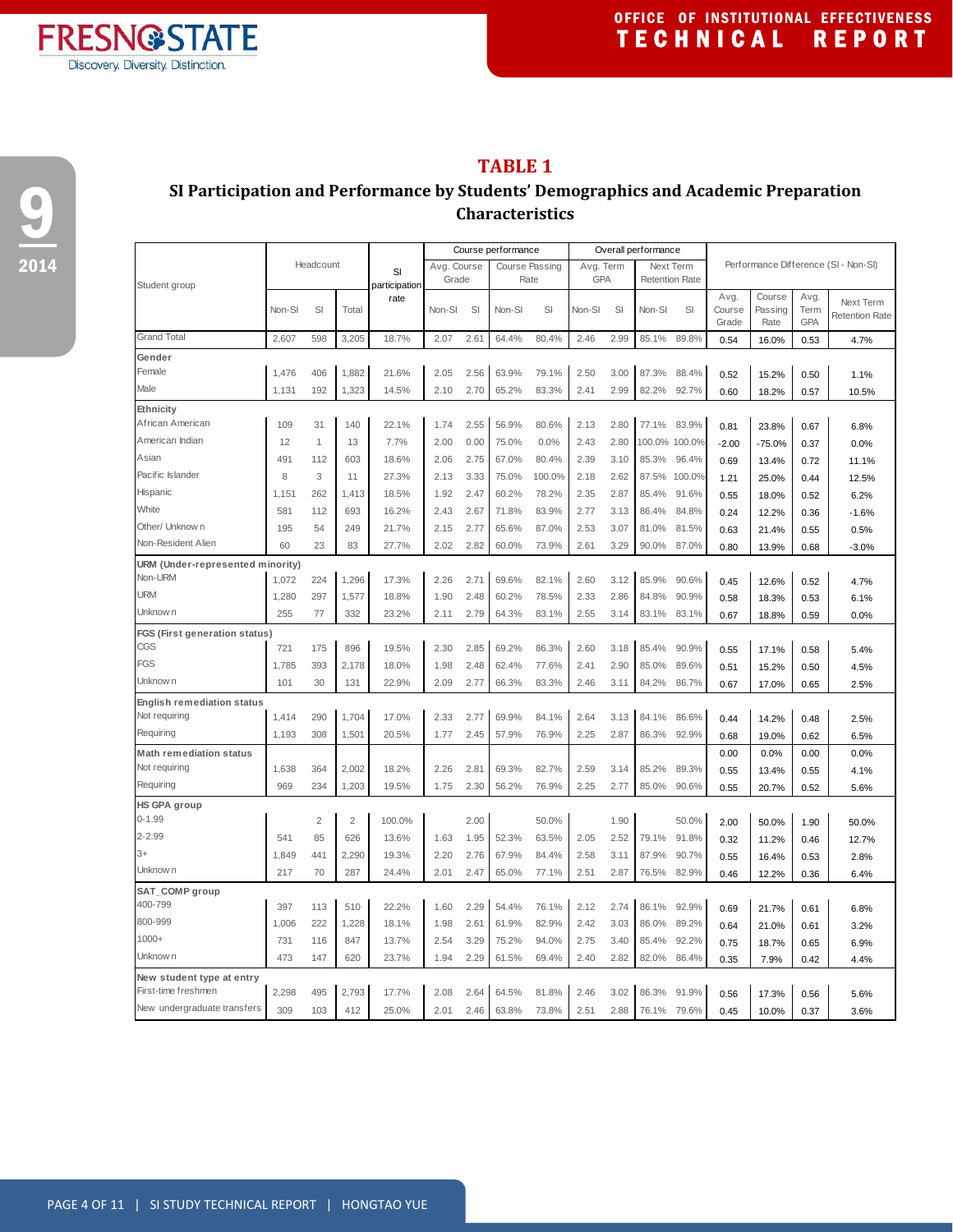

## **SI Participation and Performance by Students' Characteristics in the Beginning of Spring 2013**

|                                              |           |           |              |                                                                   | <b>Course performance</b> |      |                               |       | <b>Overall performance</b> |           |           |                          |                                      |                                  |                            |                                 |  |
|----------------------------------------------|-----------|-----------|--------------|-------------------------------------------------------------------|---------------------------|------|-------------------------------|-------|----------------------------|-----------|-----------|--------------------------|--------------------------------------|----------------------------------|----------------------------|---------------------------------|--|
| <b>Student</b><br>group                      | Headcount |           |              | SI<br>participation<br>rate                                       | Avg. Course<br>Grade      |      | Course<br><b>Passing Rate</b> |       | Avg. Term<br><b>GPA</b>    |           | Next Term | <b>Retention</b><br>Rate | Performance Difference (SI - Non-SI) |                                  |                            |                                 |  |
|                                              | Non-SI    | <b>SI</b> | <b>Total</b> |                                                                   | Non-SI                    | SI   | Non-SI                        | SI    | Non-SI                     | <b>SI</b> | Non-SI    | SI                       | Avg.<br><b>Course</b><br>Grade       | Course<br><b>Passing</b><br>Rate | Avg.<br>Term<br><b>GPA</b> | <b>Next</b><br>Term<br>Retentio |  |
| <b>Grand Total</b>                           | 2.607     | 598       | 3,205        | 18.7%                                                             | 2.07                      | 2.61 | 64.4%                         | 80.4% | 2.46                       | 2.99      | 85.1%     | 89.8%                    | 0.54                                 | 16.0%                            | 0.53                       | 4.7%                            |  |
| <b>Full time status</b>                      |           |           |              |                                                                   |                           |      |                               |       |                            |           |           |                          |                                      |                                  |                            |                                 |  |
| Part time                                    | 144       | 36        | 180          | 20.0%                                                             | 1.55                      | 2.42 | 48.6%                         | 75.0% | 1.93                       | 2.57      | 63.2%     | 66.7%                    | 0.87                                 | 26.4%                            | 0.63                       | 3.5%                            |  |
| Full time                                    | 2,463     | 562       | 3,025        | 18.6%                                                             | 2.10                      | 2.62 | 65.4% 80.8%                   |       | 2.49                       | 3.02      | 86.4%     | 91.3%                    | 0.52                                 | 15.4%                            | 0.53                       | 4.9%                            |  |
| Student level                                |           |           |              |                                                                   |                           |      |                               |       |                            |           |           |                          |                                      |                                  |                            |                                 |  |
| Freshman                                     | 1,029     | 169       | 1,198        | 14.1%                                                             | 1.85                      | 2.55 | 58.2%                         | 78.7% | 2.32                       | 2.97      | 83.1%     | 92.9%                    | 0.70                                 | 20.5%                            | 0.65                       | 9.8%                            |  |
| Sophomore                                    | 768       | 163       | 931          | 17.5%                                                             | 2.33                      | 2.82 | 70.8%                         | 87.1% | 2.53                       | 3.08      | 90.6%     | 92.6%                    | 0.49                                 | 16.3%                            | 0.56                       | 2.0%                            |  |
| Junior                                       | 431       | 133       | 564          | 23.6%                                                             | 2.13                      | 2.54 | 65.4%                         | 75.9% | 2.59                       | 2.98      | 88.6%     | 95.5%                    | 0.41                                 | 10.5%                            | 0.39                       | 6.9%                            |  |
| Senior                                       | 379       | 133       | 512          | 26.0%                                                             | 2.07                      | 2.48 | 67.3%                         | 78.9% | 2.58                       | 2.93      | 75.5%     | 76.7%                    | 0.41                                 | 11.7%                            | 0.34                       | 1.2%                            |  |
| Student major (COLLEGE)                      |           |           |              |                                                                   |                           |      |                               |       |                            |           |           |                          |                                      |                                  |                            |                                 |  |
| <b>JCAST</b>                                 | 287       | 76        | 363          | 20.9%                                                             | 1.96                      | 2.32 | 62.7%                         | 72.4% | 2.53                       | 2.86      | 89.9%     | 89.5%                    | 0.36                                 | 9.7%                             | 0.33                       | $-0.4%$                         |  |
| COSS                                         | 280       | 47        | 327          | 14.4%                                                             | 2.19                      | 2.96 | 70.4%                         | 93.6% | 2.50                       | 3.04      | 86.8%     | 87.2%                    | 0.77                                 | 23.3%                            | 0.55                       | 0.4%                            |  |
| <b>CHHS</b>                                  | 563       | 220       | 783          | 28.1%                                                             | 1.97                      | 2.55 | 62.3%                         | 81.8% | 2.49                       | 3.05      | 83.7%     | 89.1%                    | 0.58                                 | 19.5%                            | 0.56                       | 5.4%                            |  |
| <b>CSB</b>                                   | 210       | 32        | 242          | 13.2%                                                             | 2.43                      | 2.63 | 71.4%                         | 75.0% | 2.62                       | 3.06      | 87.1%     | 93.8%                    | 0.20                                 | 3.6%                             | 0.44                       | 6.6%                            |  |
| CAH                                          | 150       | 21        | 171          | 12.3%                                                             | 2.05                      | 1.90 | 62.7%                         | 61.9% | 2.63                       | 2.85      | 80.7%     | 85.7%                    | $-0.15$                              | $-0.8%$                          | 0.22                       | 5.0%                            |  |
| <b>KSOEHD</b>                                | 92        | 10        | 102          | 9.8%                                                              | 2.46                      | 2.60 | 77.2%                         | 90.0% | 2.68                       | 3.03      | 90.2%     | 100.0%                   | 0.14                                 | 12.8%                            | 0.35                       | 9.8%                            |  |
| LCOE                                         | 241       | 47        | 288          | 16.3%                                                             | 2.24                      | 2.93 | 68.0%                         | 91.5% | 2.39                       | 3.08      | 80.9%     | 91.5%                    | 0.69                                 | 23.4%                            | 0.68                       | 10.6%                           |  |
| <b>CSM</b>                                   | 603       | 126       | 729          | 17.3%                                                             | 1.85                      | 2.75 | 57.9%                         | 77.8% | 2.30                       | 2.97      | 85.4%     | 90.5%                    | 0.90                                 | 19.9%                            | 0.66                       | 5.1%                            |  |
| <b>SPE</b>                                   | 181       | 19        | 200          | 9.5%                                                              | 2.25                      | 2.50 | 68.5% 78.9%                   |       | 2.43                       | 2.81      | 82.9%     | 89.5%                    | 0.25                                 | 10.4%                            | 0.38                       | 6.6%                            |  |
|                                              |           |           |              | Cumulative GPA group in the beginning of Spring 2013              |                           |      |                               |       |                            |           |           |                          |                                      |                                  |                            |                                 |  |
| $0 - 1.99$                                   | 268       | 29        | 297          | 9.8%                                                              | 1.00                      | 2.04 | 31.0%                         | 69.0% | 1.42                       | 2.40      | 48.1%     | 86.2%                    | 1.04                                 | 38.0%                            | 0.98                       | 38.1%                           |  |
| $2 - 2.99$                                   | 1,206     | 212       | 1,418        | 15.0%                                                             | 1.77                      | 2.01 | 57.6%                         | 67.0% | 2.18                       | 2.54      | 86.7%     | 83.0%                    | 0.24                                 | 9.4%                             | 0.36                       | $-3.7%$                         |  |
| 3 or higher                                  | 1.133     | 357       | 1.490        | 24.0%                                                             | 2.63                      | 3.01 | 79.6% 89.4%                   |       | 3.00                       | 3.31      | 92.1%     | 94.1%                    | 0.37                                 | 9.7%                             | 0.31                       | 2.0%                            |  |
| Failure experience in the previous semesters |           |           |              |                                                                   |                           |      |                               |       |                            |           |           |                          |                                      |                                  |                            |                                 |  |
| No failure                                   |           |           |              |                                                                   |                           |      |                               |       |                            |           |           |                          |                                      |                                  |                            |                                 |  |
| experience                                   | 1,149     | 326       | 1,475        | 22.1%                                                             | 2.57                      | 3.03 | 78.2% 89.3%                   |       | 2.92                       | 3.31      | 93.2%     | 93.6%                    | 0.46                                 | 11.1%                            | 0.39                       | 0.3%                            |  |
| Failed in one<br>or more                     | 1,458     | 272       | 1,730        | 15.7%                                                             | 1.67                      | 2.10 | 53.6% 69.9%                   |       | 2.10                       | 2.62      | 78.7%     | 85.3%                    |                                      |                                  | 0.51                       |                                 |  |
| classes                                      |           |           |              |                                                                   |                           |      |                               |       |                            |           |           |                          | 0.43                                 | 16.2%                            |                            | 6.6%                            |  |
|                                              | 10        | 6         | 16           | Number of enrolled semesters (including summer sections)<br>37.5% | 2.20                      | 2.83 | 60.0%                         | 83.3% | 2.60                       | 3.25      | 60.0%     | 66.7%                    |                                      |                                  |                            |                                 |  |
| $\overline{2}$                               | 1,115     | 212       | 1,327        | 16.0%                                                             | 2.05                      | 2.69 | 63.3%                         | 81.1% | 2.50                       | 3.07      | 85.8%     | 93.9%                    | 0.63                                 | 23.3%                            | 0.66                       | 6.7%                            |  |
| 3 & 4                                        |           |           |              |                                                                   |                           |      |                               |       |                            |           |           |                          | 0.64                                 | 17.8%                            | 0.58                       | 8.0%                            |  |
| 5 & 6                                        | 829       | 182       | 1,011        | 18.0%                                                             | 2.16                      | 2.70 | 66.6% 83.5%                   |       | 2.43                       | 3.03      | 88.1%     | 91.2%                    | 0.54                                 | 16.9%                            | 0.59                       | 3.2%                            |  |
| 7, 8, 9 and                                  | 333       | 102       | 435          | 23.4%                                                             | 2.08                      | 2.52 | 65.8%                         | 75.5% | 2.42                       | 2.92      | 86.2%     | 91.2%                    | 0.44                                 | 9.7%                             | 0.50                       | 5.0%                            |  |
|                                              | 320       | 96        | 416          | 23.1%                                                             | 1.90                      | 2.33 | 61.6% 78.1%                   |       | 2.46                       | 2.81      | 74.7%     | 78.1%                    | 0.42                                 | 16.6%                            | 0.35                       | 3.4%                            |  |

**FRESN@STATE** Discovery. Diversity. Distinction.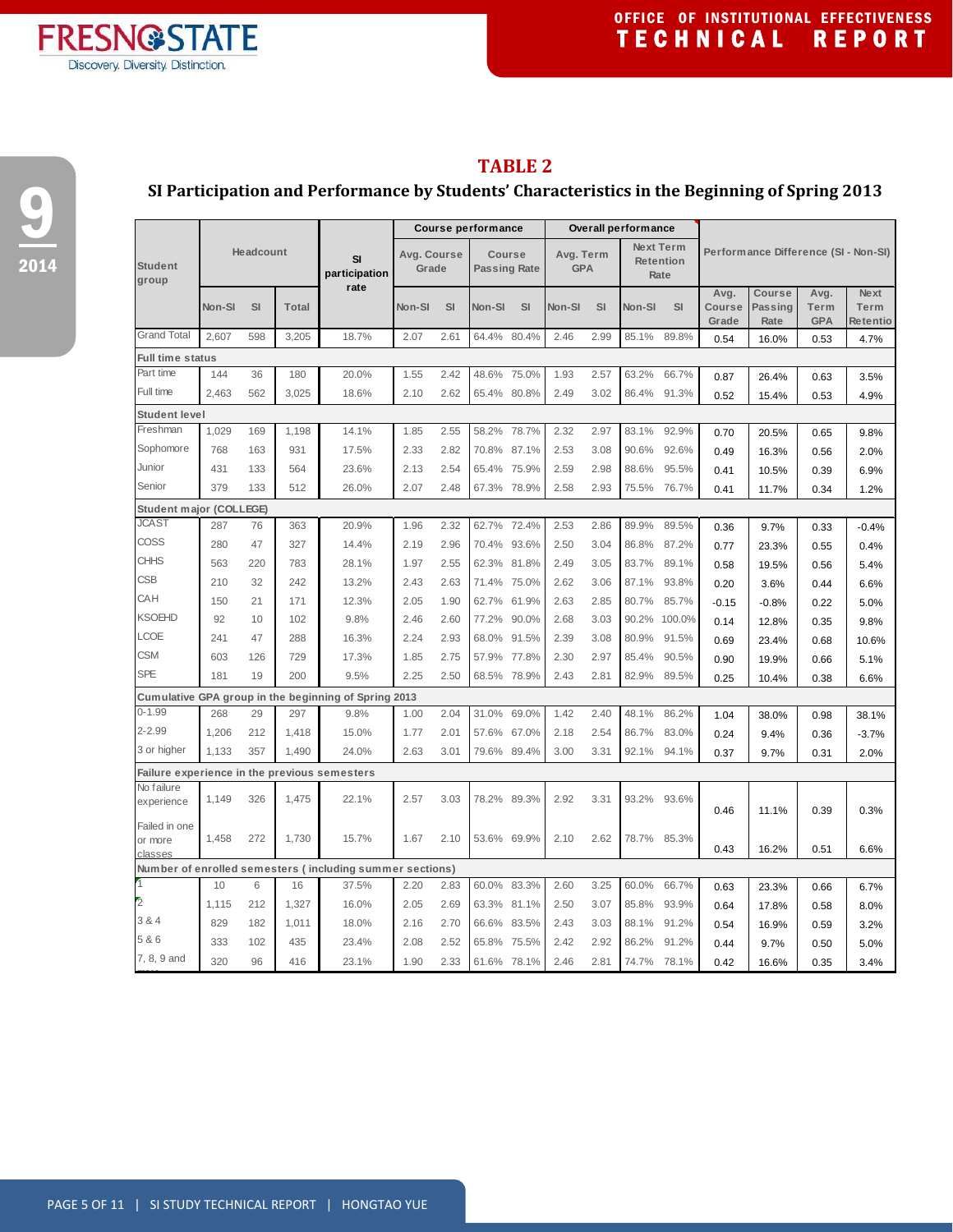

**The Company** 

┓

## **TABLE 3**

## **SI Participation and Performance by Course Characteristics**

9 2014

|                                              |           |           |       |                   |             |           | <b>Course performance</b> |              |            |           | <b>Overall performance</b> |                  |                 |                                      |                    |          |
|----------------------------------------------|-----------|-----------|-------|-------------------|-------------|-----------|---------------------------|--------------|------------|-----------|----------------------------|------------------|-----------------|--------------------------------------|--------------------|----------|
|                                              |           | Headcount |       |                   | Avg. Course |           | <b>Course</b>             |              | Avg. Term  |           |                            | <b>Next Term</b> |                 | Performance Difference (SI - Non-SI) |                    |          |
| <b>Student</b>                               |           |           |       | SI<br>participati | Grade       |           | <b>Passing Rate</b>       |              | <b>GPA</b> |           |                            | <b>Retention</b> |                 |                                      |                    | Next     |
| group                                        | Non-      |           |       | on rate           |             |           |                           |              |            |           |                            |                  | Avg.            | Course                               | Avg.               | Term     |
|                                              | <b>SI</b> | SI        | Total |                   | Non-SI      | <b>SI</b> | Non-SI                    | SI           | Non-SI     | <b>SI</b> | Non-SI                     | SI               | Course<br>Grade | <b>Passing</b><br>Rate               | Term<br><b>GPA</b> | Retentio |
|                                              |           |           |       |                   |             |           |                           |              |            |           |                            |                  |                 |                                      |                    | n Rate   |
| <b>Grand Total</b>                           | 2,607     | 598       | 3,205 | 18.7%             | 2.07        | 2.61      | 64.4%                     | 80.4%        | 2.46       | 2.99      | 85.1%                      | 89.8%            | 0.54            | 16.0%                                | 0.53               | 4.7%     |
| <b>Course Subject</b>                        |           |           |       |                   |             |           |                           |              |            |           |                            |                  |                 |                                      |                    |          |
| <b>BIOL</b>                                  | 1,466     | 295       | 1,761 | 16.8%             | 2.54        | 2.73      | 75.8%                     | 82.0%        | 2.63       | 3.06      | 87.4%                      | 86.8%            | 0.19            | 6.2%                                 | 0.42               | $-0.6%$  |
| <b>CHEM</b>                                  | 34        | 31        | 65    | 47.7%             | 0.90        | 2.53      | 23.5%                     | 77.4%        | 2.10       | 2.92      | 88.2%                      | 87.1%            | 1.64            | 53.9%                                | 0.82               | $-1.1%$  |
| <b>CRIM</b>                                  | 20        | 14        | 34    | 41.2%             | 2.95        | 3.00      | 100.0% 100.0%             |              | 2.71       | 2.92      | 85.0%                      | 85.7%            | 0.05            | 0.0%                                 | 0.21               | 0.7%     |
| <b>ECON</b>                                  | 75        | 19        | 94    | 20.2%             | 1.35        | 1.78      | 38.7%                     | 52.6%        | 2.13       | 2.68      | 73.3%                      | 89.5%            | 0.43            | 14.0%                                | 0.56               | 16.1%    |
| MATH                                         | 489       | 121       | 610   | 19.8%             | 1.25        | 2.33      | 42.7%                     | 72.7%        | 2.08       | 2.83      | 77.3%                      | 92.6%            | 1.08            | 30.0%                                | 0.74               | 15.3%    |
| <b>PHYS</b>                                  | 184       | 38        | 222   | 17.1%             | 1.89        | 3.08      | 66.8%                     | 92.1%        | 2.42       | 3.27      | 85.3%                      | 92.1%            | 1.19            | 25.3%                                | 0.85               | 6.8%     |
| <b>PLSI</b>                                  | 339       | 80        | 419   | 19.1%             | 1.56        | 2.48      | 53.1%                     | 85.0%        | 2.38       | 3.01      | 88.8%                      | 97.5%            | 0.92            | 31.9%                                | 0.62               | 8.7%     |
| <b>Course Instructors/SI leaders</b>         |           |           |       |                   |             |           |                           |              |            |           |                            |                  |                 |                                      |                    |          |
| BIOL 1A: Intro                               | 213       | 41        | 254   | 16.1%             | 1.64        | 2.44      | 55.4%                     | 78.0%        | 2.26       | 2.87      | 86.4%                      | 85.4%            |                 |                                      |                    |          |
| Biology                                      |           |           |       |                   |             |           |                           |              |            |           |                            |                  | 0.80            | 22.6%                                | 0.61               | $-1.0%$  |
| BIOL 1B: Intro                               | 117       | 13        | 130   | 10.0%             | 1.76        | 2.69      | 53.0%                     | 84.6%        | 2.57       | 3.15      |                            | 92.3% 100.0%     | 0.93            | 31.6%                                | 0.58               | 7.7%     |
| Biology<br>BIOL 10: Life                     |           |           |       |                   |             |           |                           |              |            |           |                            |                  |                 |                                      |                    |          |
| Science                                      | 883       | 60        | 943   | 6.4%              | 3.09        | 3.76      | 90.5% 100.0%              |              | 2.78       | 3.33      | 89.4%                      | 90.0%            | 0.67            | 9.5%                                 | 0.55               | 0.6%     |
| BIOL 20: Intro                               | 65        | 41        | 106   | 38.7%             | 2.23        | 2.56      | 73.8%                     | 78.0%        | 2.82       | 3.05      | 73.8%                      | 73.2%            |                 |                                      |                    |          |
| Microbiol<br><b>BIOL 64: Funct</b>           |           |           |       |                   |             |           |                           |              |            |           |                            |                  | 0.33            | 4.2%                                 | 0.23               | $-0.7%$  |
| Hum Anat                                     | 100       | 70        | 170   | 41.2%             | 1.18        | 2.43      | 37.0%                     | 75.7%        | 2.21       | 2.96      | 84.0%                      | 87.1%            | 1.25            | 38.7%                                | 0.75               | 3.1%     |
| <b>BIOL 65:</b>                              |           |           |       |                   |             |           |                           |              |            |           |                            |                  |                 |                                      |                    |          |
| Human                                        | 88        | 70        | 158   | 44.3%             | 1.69        | 2.42      | 53.4%                     | 77.1%        | 2.53       | 3.01      | 77.3%                      | 90.0%            |                 |                                      |                    |          |
| Physiology<br>CHEM 8: Elem                   |           |           |       |                   |             |           |                           |              |            |           |                            |                  | 0.73            | 23.7%                                | 0.48               | 12.7%    |
| Org Chem                                     | 34        | 31        | 65    | 47.7%             | 0.90        | 2.53      | 23.5% 77.4%               |              | 2.10       | 2.92      | 88.2%                      | 87.1%            | 1.64            | 53.9%                                | 0.82               | $-1.1%$  |
| CRIM 50: Stat +                              | 20        | 14        | 34    | 41.2%             | 2.95        | 3.00      | 100.0% 100.0%             |              | 2.71       | 2.92      | 85.0%                      | 85.7%            |                 |                                      |                    |          |
| Comptr <sub>CJ</sub>                         |           |           |       |                   |             |           |                           |              |            |           |                            |                  | 0.05            | 0.0%                                 | 0.21               | 0.7%     |
| ECON 40: Prin<br>Microecon                   | 75        | 19        | 94    | 20.2%             | 1.35        | 1.78      | 38.7%                     | 52.6%        | 2.13       | 2.68      | 73.3%                      | 89.5%            | 0.43            | 14.0%                                | 0.56               | 16.1%    |
| MATH 45: What                                |           |           |       |                   |             |           |                           |              |            |           |                            |                  |                 |                                      |                    |          |
| <b>Is Math</b>                               | 422       | 76        | 498   | 15.3%             | 1.27        | 2.28      | 44.3%                     | 75.0%        | 2.08       | 2.76      | 76.1%                      | 93.4%            | 1.01            | 30.7%                                | 0.69               | 17.4%    |
| <b>MATH 75:</b>                              | 67        | 45        | 112   | 40.2%             | 1.10        | 2.41      | 32.8%                     | 68.9%        | 2.11       | 2.93      |                            | 85.1% 91.1%      | 1.32            | 36.1%                                | 0.82               | 6.0%     |
| Calculus I<br>PHYS <sub>2A:</sub>            |           |           |       |                   |             |           |                           |              |            |           |                            |                  |                 |                                      |                    |          |
| General                                      | 112       | 24        | 136   | 17.6%             | 1.77        | 2.96      | 63.4% 87.5%               |              | 2.43       | 3.21      | 84.8% 91.7%                |                  |                 |                                      |                    |          |
| Physics                                      |           |           |       |                   |             |           |                           |              |            |           |                            |                  | 1.18            | 24.1%                                | 0.78               | 6.8%     |
| PHYS4A:<br>Mech+Wave                         | 72        | 14        | 86    | 16.3%             | 2.06        | 3.29      |                           | 72.2% 100.0% | 2.41       | 3.38      | 86.1%                      | 92.9%            |                 |                                      |                    |          |
| Motion                                       |           |           |       |                   |             |           |                           |              |            |           |                            |                  | 1.23            | 27.8%                                | 0.96               | 6.7%     |
| PLSI 2: Amer                                 | 339       | 80        | 419   | 19.1%             | 1.56        | 2.48      | 53.1%                     | 85.0%        | 2.38       | 3.01      | 88.8%                      | 97.5%            |                 |                                      |                    |          |
| Govt Instit                                  |           |           |       |                   |             |           |                           |              |            |           |                            |                  | 0.92            | 31.9%                                | 0.62               | 8.7%     |
| Faculty/SI<br>leader I                       | 193       | 55        | 248   | 22.2%             | 1.68        | 2.42      | 55.4%                     | 83.6%        | 2.43       | 2.93      | 88.1% 96.4%                |                  | 0.74            | 28.2%                                | 0.50               | 8.3%     |
| Faculty/SI                                   |           |           |       |                   |             |           |                           |              |            |           |                            |                  |                 |                                      |                    |          |
| leader II                                    | 146       | 25        | 171   | 14.6%             | 1.39        | 2.60      | 50.0%                     | 88.0%        | 2.32       | 3.17      |                            | 89.7% 100.0%     | 1.21            | 38.0%                                | 0.85               | 10.3%    |
| Previous SI experience of course instructors |           |           |       |                   |             |           |                           |              |            |           |                            |                  |                 |                                      |                    |          |
| No SI                                        | 1,481 237 |           | 1,718 | 13.8%             | 2.52        | 2.83      | 74.9%                     | 82.7%        | 2.59       | 3.04      | 87.9%                      | 89.5%            |                 |                                      |                    |          |
| experience                                   |           |           |       |                   |             |           |                           |              |            |           |                            |                  | 0.32            | 7.8%                                 | 0.45               | 1.5%     |
| Had SI<br>experience                         | 1,126 361 |           | 1,487 | 24.3%             | 1.49        | 2.46      | 50.6%                     | 78.9%        | 2.29       | 2.97      | 81.4% 90.0%                |                  | 0.97            | 28.3%                                | 0.67               | 8.6%     |
|                                              |           |           |       |                   |             |           |                           |              |            |           |                            |                  |                 |                                      |                    |          |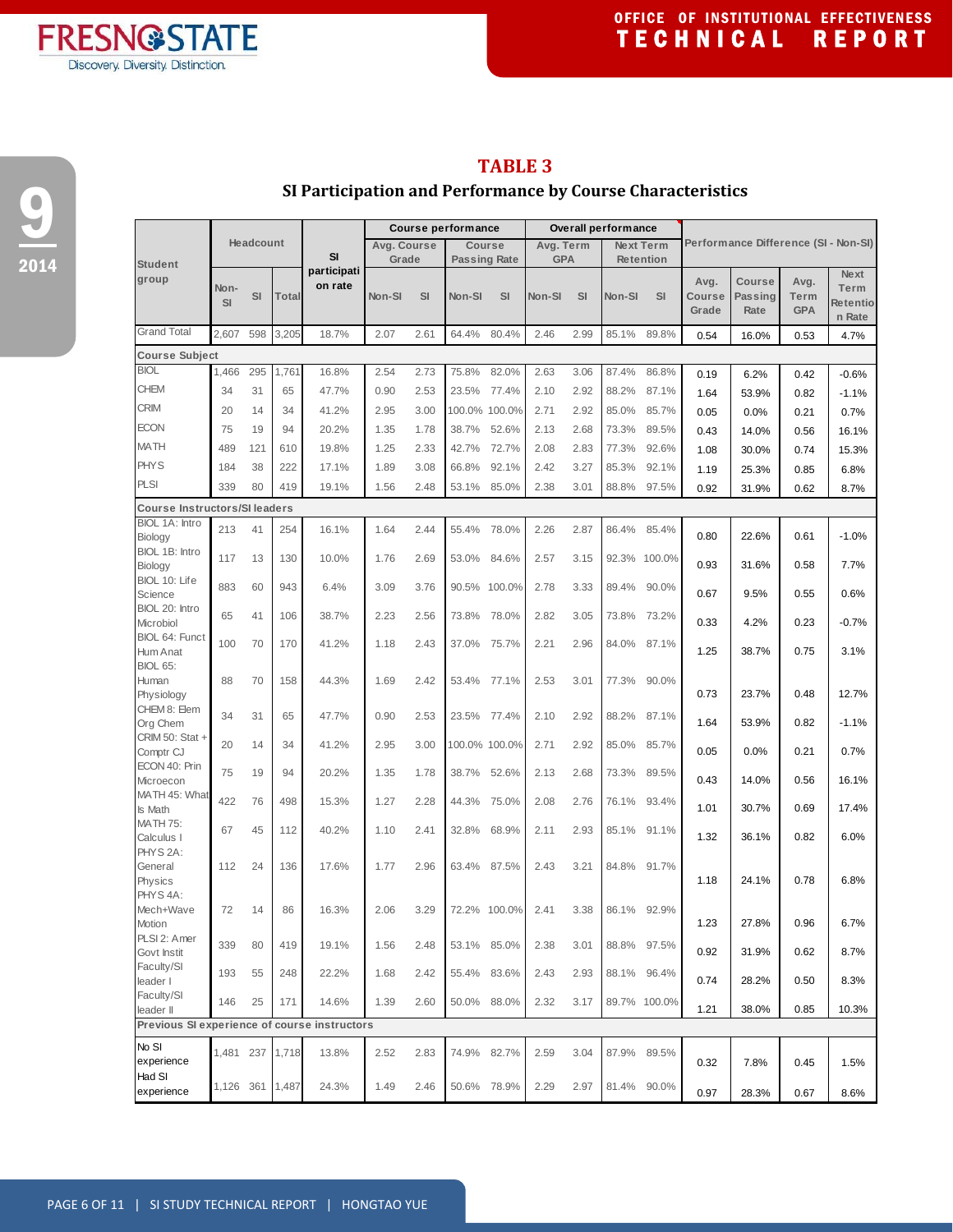

## **TABLE 4**

## **Summary Results from SI Participation Model: Variable in the Equation**

Dependent Variable: SI participation (Participated=1, otherwise=0)

|                               | B        | S.E. | Wald    | df             | Sig. | Exp(B) |
|-------------------------------|----------|------|---------|----------------|------|--------|
| Course instructors/SI leaders |          |      | 220.344 | 14             | .000 |        |
| <b>English remediation</b>    | .666     | .125 | 28.368  | $\overline{1}$ | .000 | 1.945  |
| <b>Gender</b>                 | .505     | .114 | 19.758  | 1              | .000 | 1.657  |
| <b>Cumulative GPA group</b>   |          |      | 17.838  | $\overline{2}$ | .000 |        |
| Student major (College)       |          |      | 10.963  | 8              | .204 |        |
| Student level                 |          |      | 5.956   | 3              | .114 |        |
| <b>Failure experience</b>     | $-0.307$ | .137 | 5.034   | $\overline{1}$ | .025 | .735   |
| <b>Math remediation</b>       | .255     | .126 | 4.095   | $\overline{1}$ | .043 | 1.290  |
| <b>URM</b>                    | .203     | .107 | 3.634   | 1              | .057 | 1.225  |
| Number of term enrolled       | -.055    | .043 | 1.651   | 1              | .199 | .946   |
| New student type at entry     | $-.264$  | .233 | 1.289   |                | .256 | .768   |
| <b>FGS</b>                    | $-088$   | .114 | .589    |                | .443 | .916   |
| Full Time                     | .136     | .218 | .391    | 1              | .532 | 1.146  |
| Constant                      | -4.086   | .451 | 82.051  | 1              | .000 | .017   |

#### **Omnibus Tests of Model Coefficients**

|        |              | Chi-    |    |      |
|--------|--------------|---------|----|------|
|        |              | square  | df | Sig. |
| Step 1 | Step         | 466.389 | 36 | .000 |
|        | <b>Block</b> | 466.389 | 36 | .000 |
|        | Model        | 466.389 | 36 | .000 |

| <b>HOUGH DUITHING</b> |                       |         |           |  |  |  |  |  |  |  |
|-----------------------|-----------------------|---------|-----------|--|--|--|--|--|--|--|
|                       |                       | Cox &   | Nagelkerk |  |  |  |  |  |  |  |
|                       | $-2$ Log              | Snell R | e R       |  |  |  |  |  |  |  |
| Step                  | likelihood            | Square  | Square    |  |  |  |  |  |  |  |
|                       | 2618.301 <sup>a</sup> | .135    | .219      |  |  |  |  |  |  |  |

#### **Model Summary**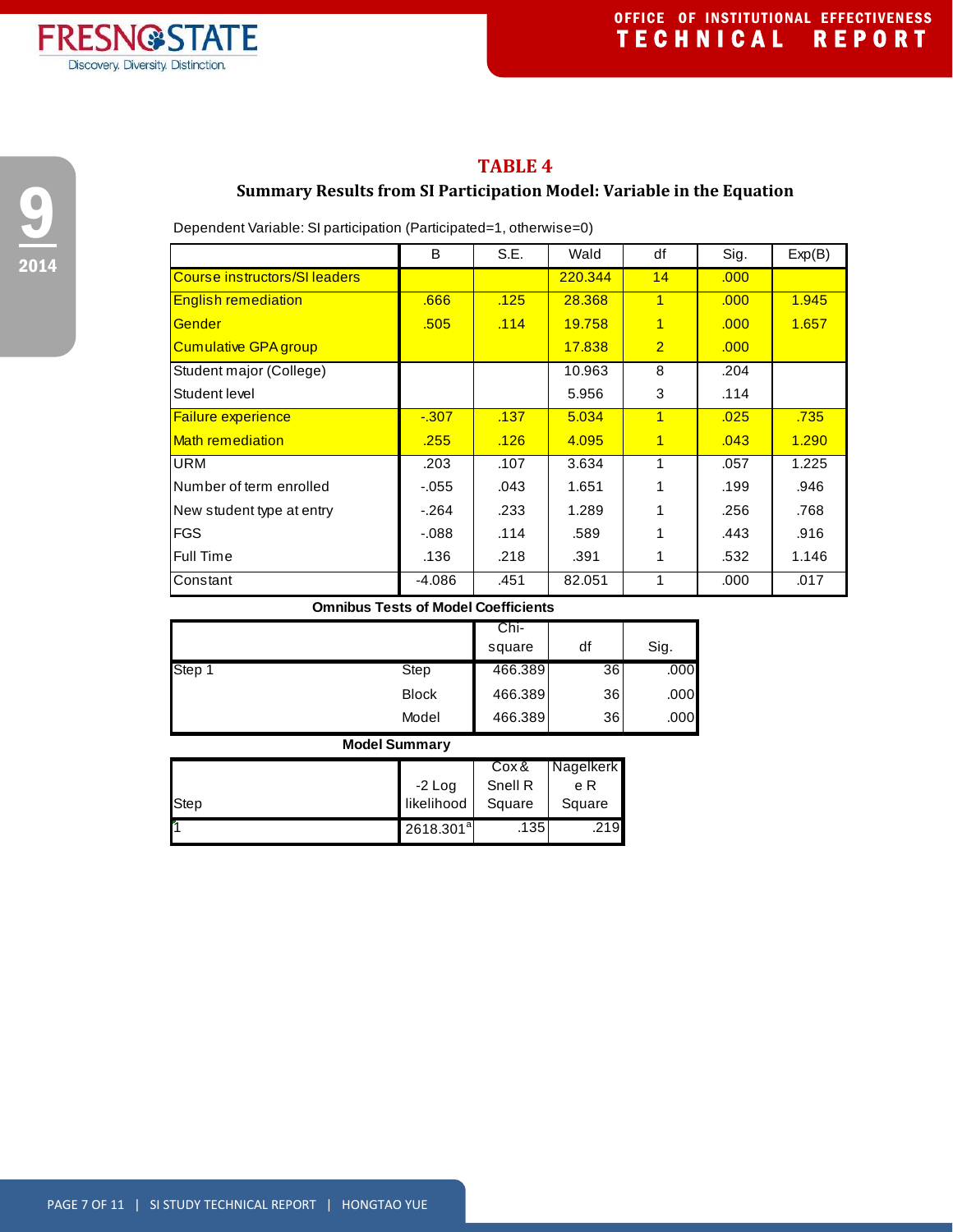

## **TABLE 5**

## **Detailed Results from SI Participation Model: Variables in the Equation**

|                                                             | B<br>S.E. | Wald | df      | Sig.           | Exp(B) | 95% C.I.for EXP(B) |       |        |
|-------------------------------------------------------------|-----------|------|---------|----------------|--------|--------------------|-------|--------|
|                                                             |           |      |         |                |        |                    | Lower | Upper  |
| Gender (Feamle compared to male)                            | .505      | .114 | 19.758  | $\mathbf{1}$   | .000   | 1.657              | 1.326 | 2.070  |
| URM (URM compared to Non-URM)                               | .203      | .107 | 3.634   | $\mathbf{1}$   | .057   | 1.225              | .994  | 1.510  |
| FGS (FGS compared to CGS)                                   | $-088$    | .114 | .589    | 1              | .443   | .916               | .732  | 1.146  |
| English remediation (Requiring compared to Not requiring)   | .666      | .125 | 28.368  | $\mathbf{1}$   | .000   | 1.945              | 1.523 | 2.485  |
| Math remediation (Requiring compared to Not requiring)      | .255      | .126 | 4.095   | 1              | .043   | 1.290              | 1.008 | 1.651  |
| New student type at entry (FTF compared to new transfers)   | $-264$    | .233 | 1.289   | $\mathbf{1}$   | .256   | .768               | .486  | 1.212  |
| Student level (Freshman as the comparison group)            |           |      | 5.956   | 3              | .114   |                    |       |        |
| Sophomore                                                   | .404      | .166 | 5.926   | 1              | .015   | 1.497              | 1.082 | 2.072  |
| Junior                                                      | .353      | .244 | 2.093   | 1              | .148   | 1.423              | .882  | 2.297  |
| Senior                                                      | .478      | .338 | 2.002   | 1              | .157   | 1.613              | .832  | 3.129  |
| Student major (College, SPE as the comparison group))       |           |      | 10.963  | 8              | .204   |                    |       |        |
| JCAST                                                       | .246      | .304 | .658    | 1              | .417   | 1.279              | .706  | 2.319  |
| COSS                                                        | .239      | .319 | .561    | 1              | .454   | 1.270              | .680  | 2.374  |
| <b>CHHS</b>                                                 | .592      | .276 | 4.603   | 1              | .032   | 1.808              | 1.053 | 3.104  |
| CSB                                                         | .401      | .335 | 1.430   | 1              | .232   | 1.493              | .774  | 2.881  |
| CAH                                                         | .152      | .355 | .182    | 1              | .669   | 1.164              | .580  | 2.333  |
| <b>KSOEHD</b>                                               | .054      | .435 | .016    | $\mathbf{1}$   | .901   | 1.056              | .450  | 2.475  |
| LCOE                                                        | .514      | .334 | 2.364   | $\mathbf{1}$   | .124   | 1.671              | .868  | 3.217  |
| <b>CSM</b>                                                  | .294      | .288 | 1.044   | 1              | .307   | 1.342              | .763  | 2.358  |
| Full time (Full time compared to Part time)                 | .136      | .218 | .391    | $\mathbf{1}$   | .532   | 1.146              | .747  | 1.758  |
| Course instructors/SI leaders (BIOL 10: Life Science as the |           |      | 220.344 | 14             | .000   |                    |       |        |
| comparison group)                                           |           |      |         |                |        |                    |       |        |
| BIOL 1A: Intro Biology                                      | 1.191     | .239 | 24.841  | 1              | .000   | 3.289              | 2.059 | 5.252  |
| BIOL 1B: Intro Biology                                      | .455      | .344 | 1.748   | 1              | .186   | 1.577              | .803  | 3.097  |
| BIOL 20: Intro Microbiol                                    | 2.201     | .283 | 60.377  | 1              | .000   | 9.031              | 5.184 | 15.732 |
| BIOL 64: Funct Hum Anat                                     | 2.250     | .234 | 92.364  | 1              | .000   | 9.491              | 5.998 | 15.018 |
| BIOL 65: Human Physiology                                   | 2.381     | .246 | 93.584  | 1              | .000   | 10.821             | 6.679 | 17.531 |
| CHEM8: Elem Org Chem                                        | 2.724     | .327 | 69.424  | $\mathbf{1}$   | .000   | 15.247             | 8.033 | 28.940 |
| CRIM 50: Stat + Comptr CJ                                   | 2.716     | .434 | 39.139  | 1              | .000   | 15.126             | 6.458 | 35.426 |
| ECON 40: Prin Microecon                                     | 1.468     | .314 | 21.849  | 1              | .000   | 4.342              | 2.346 | 8.037  |
| MATH 45: What Is Math                                       | 1.046     | .203 | 26.500  | 1              | .000   | 2.848              | 1.912 | 4.241  |
| MATH 75: Calculus I                                         | 2.648     | .268 | 97.774  | 1              | .000   | 14.123             | 8.356 | 23.870 |
| PHYS 2A: General Physics                                    | 1.324     | .293 | 20.397  | 1              | .000   | 3.760              | 2.116 | 6.679  |
| PHYS 4A: Mech+Wave Motion                                   | 1.254     | .357 | 12.322  | $\mathbf{1}$   | .000   | 3.506              | 1.740 | 7.062  |
| PLSI 2: Amer Govt Instit - Faculty/SI leader I              | 1.366     | .211 | 41.763  | $\mathbf{1}$   | .000   | 3.920              | 2.590 | 5.933  |
| PLSI 2: Amer Govt Instit - Faculty/SI leader II             | .843      | .266 | 10.029  | 1              | .002   | 2.323              | 1.379 | 3.913  |
| Number of term enrolled                                     | $-0.055$  | .043 | 1.651   | $\mathbf{1}$   | .199   | .946               | .870  | 1.029  |
| Cumulative GPA group (0-1.99 as the comparison group)       |           |      | 17.838  | $\overline{2}$ | .000   |                    |       |        |
| $2 - 2.99$                                                  | .155      | .230 | .454    | $\mathbf{1}$   | .501   | 1.168              | .744  | 1.834  |
| 3 or higher                                                 | .684      | .248 | 7.613   | 1              | .006   | 1.982              | 1.219 | 3.223  |
| Failure experience (Having compared to Not have)            | $-0.307$  | .137 | 5.034   | $\mathbf{1}$   | .025   | .735               | .562  | .962   |
| Constant                                                    | $-4.086$  | .451 | 82.051  | $\mathbf{1}$   | .000   | .017               |       |        |

**FRESN@STATE** Discovery. Diversity. Distinction.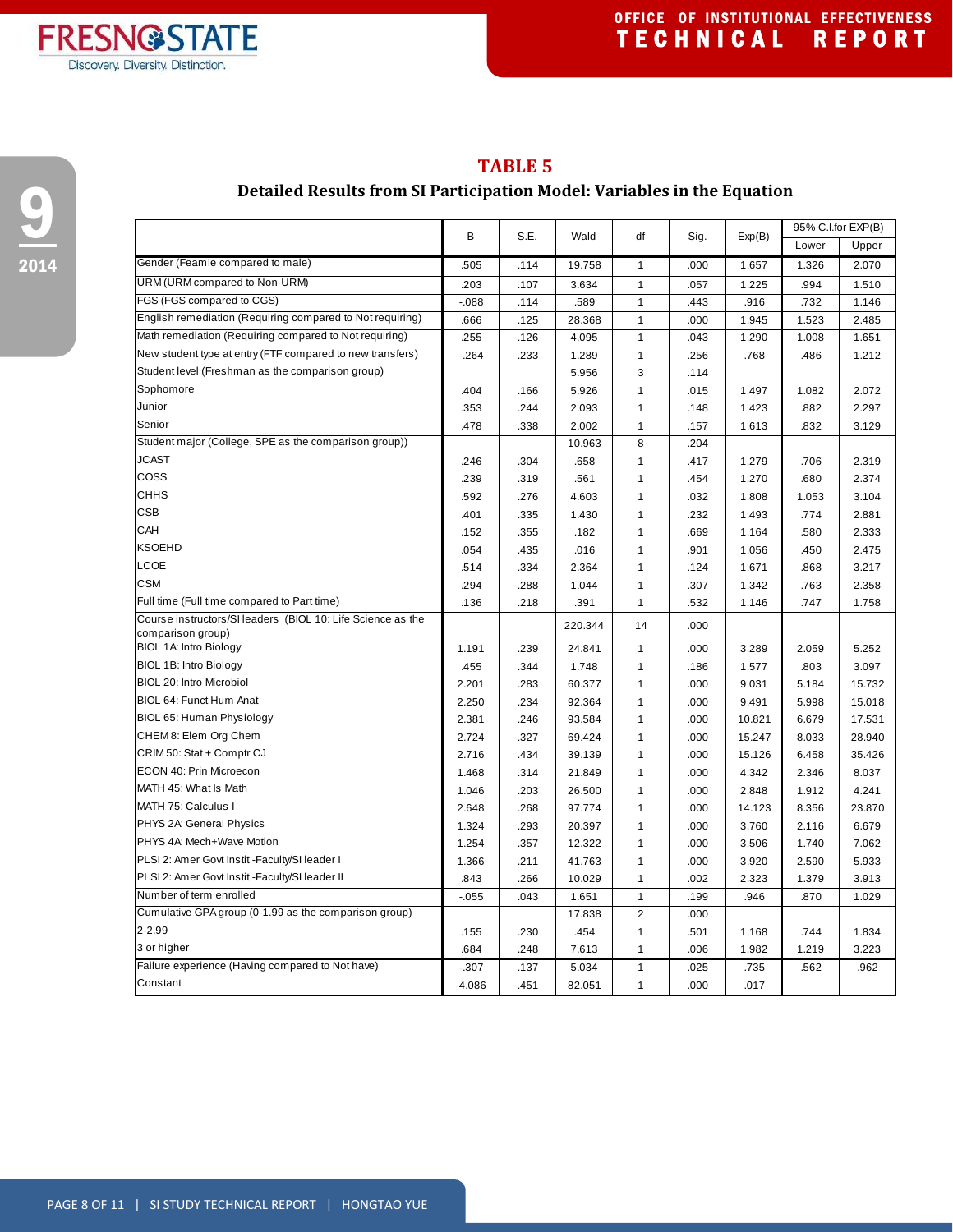



#### **TABLE 6**

#### **Results from SI Effect Model: Tests of Between‐Subjects Effects\***

Dependent Variable: Course grade (A=4, B=3, C=2, D=1 and F/WU=0)

| Source                                           | Type III<br>Sum of<br>Squares | df                      | Mean<br>Square | F      | Sig.  | <b>Partial Eta</b><br>Squared |
|--------------------------------------------------|-------------------------------|-------------------------|----------------|--------|-------|-------------------------------|
| <b>Corrected Model</b>                           | 2959.473                      | 64                      | 46.242         | 40.884 | 0.000 | .459                          |
| Intercept                                        | 22.367                        | $\mathbf{1}$            | 22.367         | 19.775 | .000  | .006                          |
| <b>Main effects</b>                              |                               |                         |                |        |       |                               |
| <b>Course instructors/SI leaders</b>             | 407.686                       | 14                      | 29.120         | 25.746 | .000  | .105                          |
| <b>Cumulative GPA group</b>                      | 106.980                       | $\overline{2}$          | 53.490         | 47.292 | .000  | .030                          |
| <b>Math remediation</b>                          | 34.159                        | $\overline{1}$          | 34.159         | 30.201 | .000  | .010                          |
| <b>English remediation</b>                       | 26.730                        | $\overline{1}$          | 26.730         | 23.633 | .000  | .008                          |
| <b>Student major (College)</b>                   | 23.036                        | $\overline{\mathbf{8}}$ | 2.879          | 2.546  | .009  | .007                          |
| Lambda                                           | 18.148                        | $\overline{1}$          | 18.148         | 16.045 | .000  | .005                          |
| Gender                                           | 15.671                        | $\overline{1}$          | 15.671         | 13.855 | .000  | .004                          |
| <b>URM</b>                                       | 13.695                        | $\overline{1}$          | 13.695         | 12.108 | .001  | .004                          |
| <b>Term units enrolled</b>                       | 11.418                        | $\overline{1}$          | 11.418         | 10.095 | .002  | .003                          |
| <b>SI Participation</b>                          | 10.293                        | $\overline{1}$          | 10.293         | 9.100  | .003  | .003                          |
| Cumulative units earned                          | 3.373                         | $\mathbf{1}$            | 3.373          | 2.982  | .084  | .001                          |
| <b>FGS</b>                                       | 2.831                         | 1                       | 2.831          | 2.503  | .114  | .001                          |
| Interaction effects with SI participation        |                               |                         |                |        |       |                               |
| SI Participation * Course instructors/SI leaders | 30.535                        | 14                      | 2.181          | 1.928  | .020  | .009                          |
| SI Participation * Student major (College)       | 7.936                         | 8                       | .992           | .877   | .535  | .002                          |
| <b>SI Participation * Gender</b>                 | 4.907                         | $\overline{1}$          | 4.907          | 4.339  | .037  | .001                          |
| SI Participation * Cumulative units earned       | 3.688                         | 1                       | 3.688          | 3.260  | .071  | .001                          |
| SI Participation * Cumulative GPA group          | 2.985                         | $\overline{2}$          | 1.492          | 1.319  | .267  | .001                          |
| SI Participation * Math remediation              | .377                          | 1                       | .377           | .334   | .564  | .000                          |
| SI Participation * Term units enrolled           | .072                          | 1                       | .072           | .063   | .801  | .000                          |
| SI Participation * URM                           | .039                          | 1                       | .039           | .034   | .854  | .000                          |
| SI Participation * FGS                           | .012                          | 1                       | .012           | .011   | .917  | .000                          |
| SI Participation * English remediation           | .004                          | 1                       | .004           | .003   | .955  | .000                          |
| Error                                            | 3489.322                      | 3085                    | 1.131          |        |       |                               |
| Total                                            | 21284.000                     | 3150                    |                |        |       |                               |
| <b>Corrected Total</b>                           | 6448.795                      | 3149                    |                |        |       |                               |

\* R Squared = .459 (Adjusted R Squared = .448)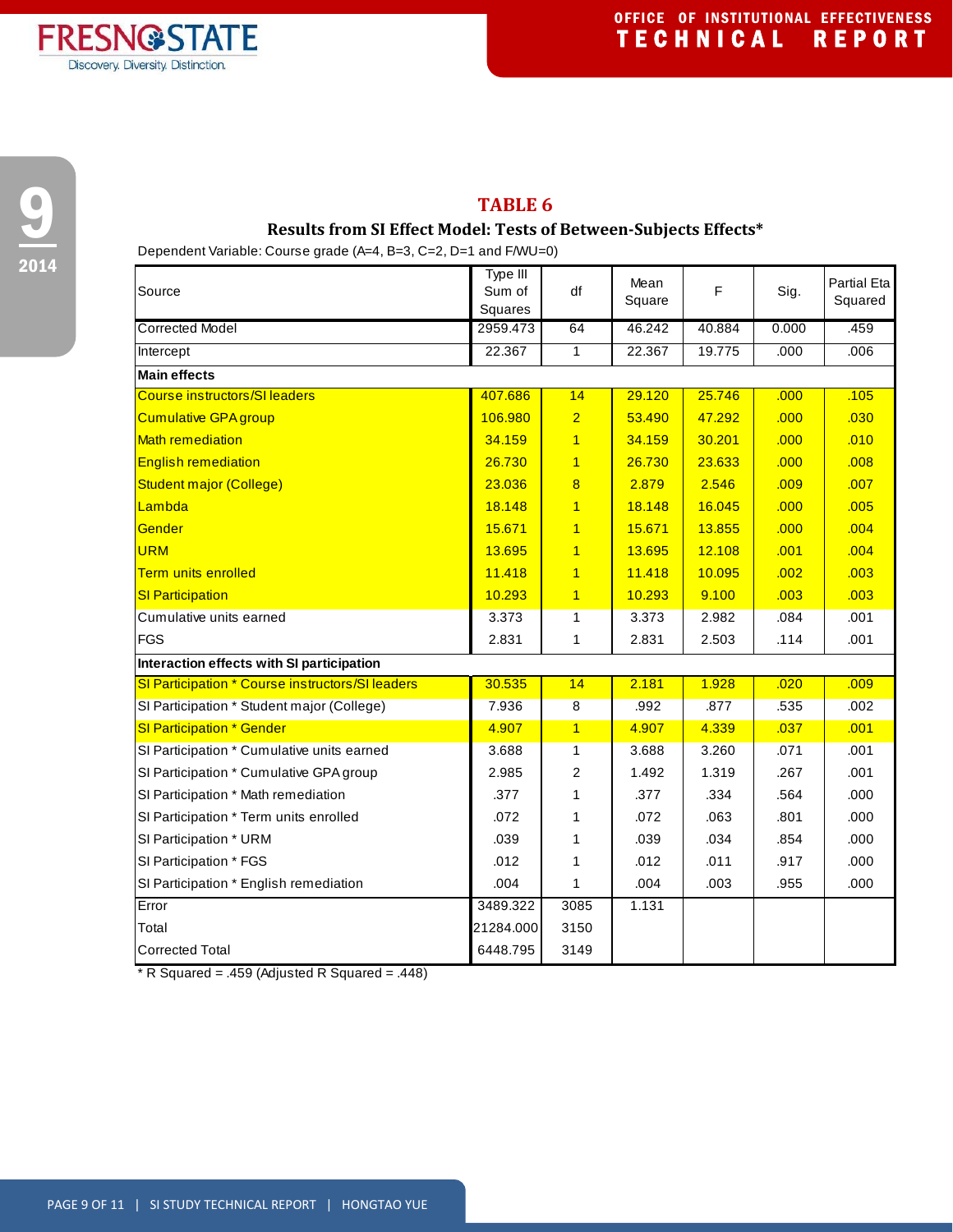

 $\bullet$ 

2014

## **TABLE 7**

## **Estimated Marginal Means of Course Grade Based on the SI Effect Model2**

|                                                  | SI            | Mean     | Std. Error | 95% Confidence Interval |                    | Mean difference (SI- |  |
|--------------------------------------------------|---------------|----------|------------|-------------------------|--------------------|----------------------|--|
|                                                  | Participation |          |            | Low er Bound            | <b>Upper Bound</b> | Non-SI)              |  |
| Overall                                          | Non-SI        | 1.274    | .050       | 1.177                   | 1.371              |                      |  |
|                                                  | SI            | 2.183    | .104       | 1.978                   | 2.387              | $0.909**$            |  |
| SI Participation * Course instructors/SI leaders |               |          |            |                         |                    |                      |  |
| <b>BIOL 10: Life Science</b>                     | Non-SI        | 3.153    | .075       | 3.006                   | 3.300              |                      |  |
|                                                  | SI            | 3.962    | .177       | 3.615                   | 4.309              | $0.809**$            |  |
| BIOL 1A: Intro Biology                           | Non-SI        | 1.342    | .088       | 1.169                   | 1.515              |                      |  |
|                                                  | SI            | 2.088    | .203       | 1.691                   | 2.486              | $0.746**$            |  |
| BIOL 1B: Intro Biology                           | Non-SI        | 1.356    | .120       | 1.121                   | 1.591              |                      |  |
|                                                  | SI            | 2.341    | .325       | 1.704                   | 2.978              | 0.985**              |  |
| BIOL 20: Intro Microbiol                         | Non-SI        | 1.253    | .160       | .939                    | 1.567              |                      |  |
|                                                  | SI            | 2.087    | .231       | 1.634                   | 2.540              | $0.834**$            |  |
| BIOL 64: Funct Hum Anat                          | Non-SI        | 0.534    | .140       | .259                    | .809               | 1.307**              |  |
|                                                  | SI            | 1.841    | .191       | 1.466                   | 2.215              |                      |  |
| BIOL 65: Human Physiology                        | Non-SI        | 0.691    | .153       | .390                    | .991               |                      |  |
|                                                  | SI            | 1.776    | .203       | 1.377                   | 2.175              | 1.085**              |  |
| CHEM 8: Elem Org Chem                            | Non-SI        | $-0.147$ | .239       | $-615$                  | .321               | $1.89**$             |  |
|                                                  | SI            | 1.743    | .275       | 1.203                   | 2.282              |                      |  |
| CRIM 50: Stat + Comptr CJ                        | Non-SI        | 2.419    | .268       | 1.894                   | 2.943              | $-0.169$             |  |
|                                                  | SI            | 2.25     | .366       | 1.532                   | 2.967              |                      |  |
| ECON 40: Prin Microecon                          | Non-SI        | 0.996    | .134       | .733                    | 1.258              | 0.605                |  |
|                                                  | SI            | 1.601    | .284       | 1.045                   | 2.158              |                      |  |
| MATH 45: What Is Math                            | Non-SI        | 1.495    | .066       | 1.365                   | 1.624              | 0.964**              |  |
|                                                  | SI            | 2.459    | .154       | 2.158                   | 2.760              |                      |  |
| MATH 75: Calculus I                              | Non-SI        | 0.439    | .171       | .104                    | .774               | 0.76                 |  |
|                                                  | SI            | 1.199    | .231       | .746                    | 1.652              |                      |  |
| PHYS 2A: General Physics                         | Non-SI        | 1.214    | .114       | .991                    | 1.437              | 1.075**              |  |
|                                                  | SI            | 2.289    | .257       | 1.785                   | 2.793              |                      |  |
| PHYS 4A: Mech+Wave Motion                        | Non-SI        | 1.465    | .138       | 1.195                   | 1.736              | 0.773                |  |
|                                                  | SI            | 2.238    | .333       | 1.585                   | 2.890              |                      |  |
| PLSI 2: Amer Govt Instit -                       | Non-SI        | 1.427    | .080       | 1.269                   | 1.585              | $0.779**$            |  |
| Faculty/SI leader I                              | SI            | 2.206    | .164       | 1.885                   | 2.527              |                      |  |
| PLSI 2: Amer Govt Instit -                       | Non-SI        | 1.474    | .099       | 1.280                   | 1.668              | $1.187**$            |  |
| Faculty/SI leader II                             | SI            | 2.661    | .241       | 2.188                   | 3.134              |                      |  |
| SI Participation * Gender                        |               |          |            |                         |                    |                      |  |
| Female                                           | Non-SI        | 1.215    | .059       | 1.098                   | 1.331              | $0.787**$            |  |
|                                                  | SI            | 2.002    | .120       | 1.766                   | 2.237              |                      |  |
| Male                                             | Non-SI        | 1.333    | .052       | 1.231                   | 1.435              | $1.031**$            |  |
|                                                  | SI            | 2.364    | .117       | 2.135                   | 2.593              |                      |  |
| SI Participation * Cumulative GPA group          |               |          |            |                         |                    |                      |  |
| $0 - 1.99$                                       | Non-SI        | 0.759    | .079       | .603                    | .914               | 1.156**              |  |
|                                                  | SI            | 1.915    | .229       | 1.465                   | 2.364              |                      |  |
| $2 - 2.99$                                       | Non-SI        | 1.218    | .049       | 1.123                   | 1.314              | $0.753**$            |  |
|                                                  | SI            | 1.971    | .104       | 1.767                   | 2.176              |                      |  |
| 3 or higher                                      | Non-SI        | 1.845    | .069       | 1.711                   | 1.979              | $0.817**$            |  |
|                                                  | SI            | 2.662    | .110       | 2.446                   | 2.879              |                      |  |

\* Covariates appearing in the model are evaluated at their mean values.

\*\* means that the mean difference is significant at the .05 level.